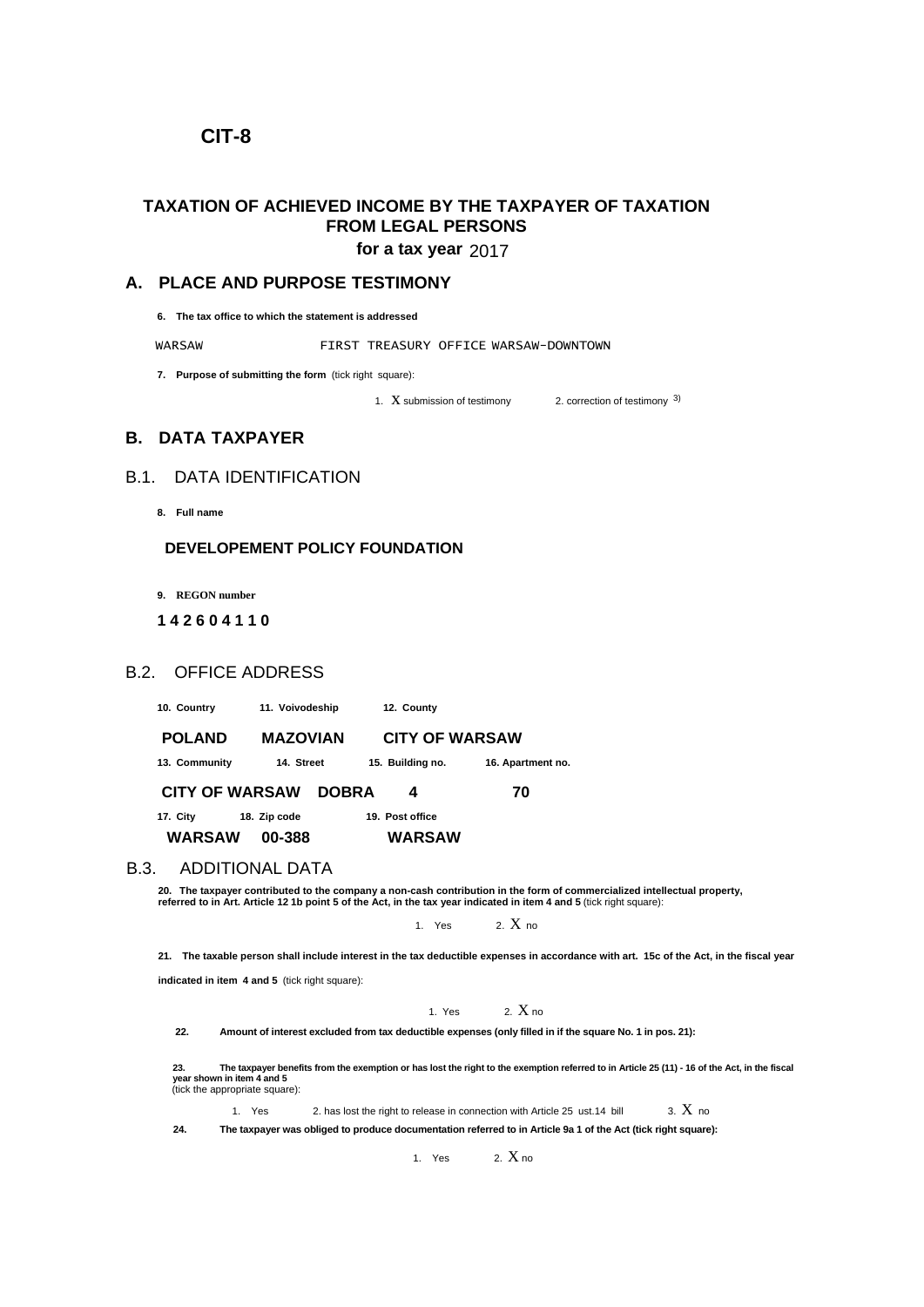# **C. INFORMATION ABOUT ANNEXES**

Enter the number of attached attachments. **25. CIT-ST 26. SSE-R 27. CIT-8 / O** 

**28. CIT-D 29. Report on the implementation of the recognized pricing method transactional**

| <b>D. ESTABLISHMENT OF INCOME / LOSS</b>                                                                                                                                                                                                                                                                               |     |            | zł. | gr |  |
|------------------------------------------------------------------------------------------------------------------------------------------------------------------------------------------------------------------------------------------------------------------------------------------------------------------------|-----|------------|-----|----|--|
| D.1. INCOME                                                                                                                                                                                                                                                                                                            |     |            |     |    |  |
| Revenue from income sources located in the territory of the Republic of Poland                                                                                                                                                                                                                                         | 30. |            |     |    |  |
| Without revenue, referred to in art. 2 sec. 1, art. 21 and 22 of the Act, subject to Art. Article 7 3 of<br>the Act.                                                                                                                                                                                                   |     | 805 167,26 |     |    |  |
| Income from sources of income outside the territory of the Republic of Poland<br>Income equivalent to the category of income mentioned in Article 211 item 1 of the Act and dividend<br>income and other income from shares in profits of legal persons not established in the territory of the<br>Republic of Poland. | 31. |            |     |    |  |
| Revenue from sources of income outside the territory of the Republic of Poland - other than<br>those mentioned in item31                                                                                                                                                                                               |     |            |     |    |  |
| Revenues earned following the contribution to the company of a non-cash contribution in the<br>form of commercialized intellectual property, which, in connection with art. Article 12 1b point<br>5 of the Act are subject to disclosure in the tax year indicated in item. 4 and 5                                   | 33. |            |     |    |  |
| <b>Total revenue</b>                                                                                                                                                                                                                                                                                                   | 34. |            |     |    |  |
| Sum of sums from pos. 30, 31, 32 and 33                                                                                                                                                                                                                                                                                |     | 805 167,26 |     |    |  |
| <b>D.2. COSTS OF REVENUE</b>                                                                                                                                                                                                                                                                                           |     |            |     |    |  |
| Income costs mentioned in item thirty                                                                                                                                                                                                                                                                                  | 35. | 831 768,99 |     |    |  |
| Income costs mentioned in item 31                                                                                                                                                                                                                                                                                      | 36. |            |     |    |  |
| Income costs mentioned in item 32                                                                                                                                                                                                                                                                                      | 37. |            |     |    |  |
| Income costs mentioned in item 33                                                                                                                                                                                                                                                                                      | 38. |            |     |    |  |
| Interest exempted in the previous five tax years from the cost of obtaining income, subject to Art. 15c 39.<br>of the Act on the deduction of tax deductible expenses in the tax year indicated in item. 4 and 5                                                                                                       |     |            |     |    |  |
| <b>Total cost of revenue</b>                                                                                                                                                                                                                                                                                           | 40. |            |     |    |  |
| Sum of sums from pos. 35, 36, 37, 38 and 39                                                                                                                                                                                                                                                                            |     | 831 768,99 |     |    |  |
| D.3. INCOME / LOSS                                                                                                                                                                                                                                                                                                     |     |            |     |    |  |
| Income (Article 7 (2) of the Act)                                                                                                                                                                                                                                                                                      | 41. |            |     |    |  |
| From the amount of pos. 34, the amount of pos. 40. If the difference is a negative number, enter 0.<br>Loss (Article 7 (2) of the Act)                                                                                                                                                                                 | 42. |            |     |    |  |
| From the amount of pos. 40, the amount of pos. 34. If the difference is a negative number, enter 0.                                                                                                                                                                                                                    |     | 26 601,73  |     |    |  |
| Loss in connection with the provisions of art. Article 7 3 - 4a of the Act and the loss from sources<br>of income indicated in item. 32, subject to deduction from taxable income abroad                                                                                                                               | 43. |            |     |    |  |
| Income                                                                                                                                                                                                                                                                                                                 | 44. |            |     |    |  |
| If in pos. 42 entered 0, up to the amount of pos. 41, the amount from item 43. If the amount from item 42 is                                                                                                                                                                                                           |     | 0,00       |     |    |  |
| greater than 0 and the amount of pos. 43 is greater than the amount of pos. 42, from the amount of pos. 43, the                                                                                                                                                                                                        |     |            |     |    |  |
| amount from item 42. In other cases, enter 0.<br>Loss                                                                                                                                                                                                                                                                  | 45. |            |     |    |  |
| If the amount of pos. 42 is greater than 0 and greater than the amount of pos. 43, from the<br>amount of pos. 42, the amount from item 43. In other cases, enter 0.                                                                                                                                                    |     | 26 601,73  |     |    |  |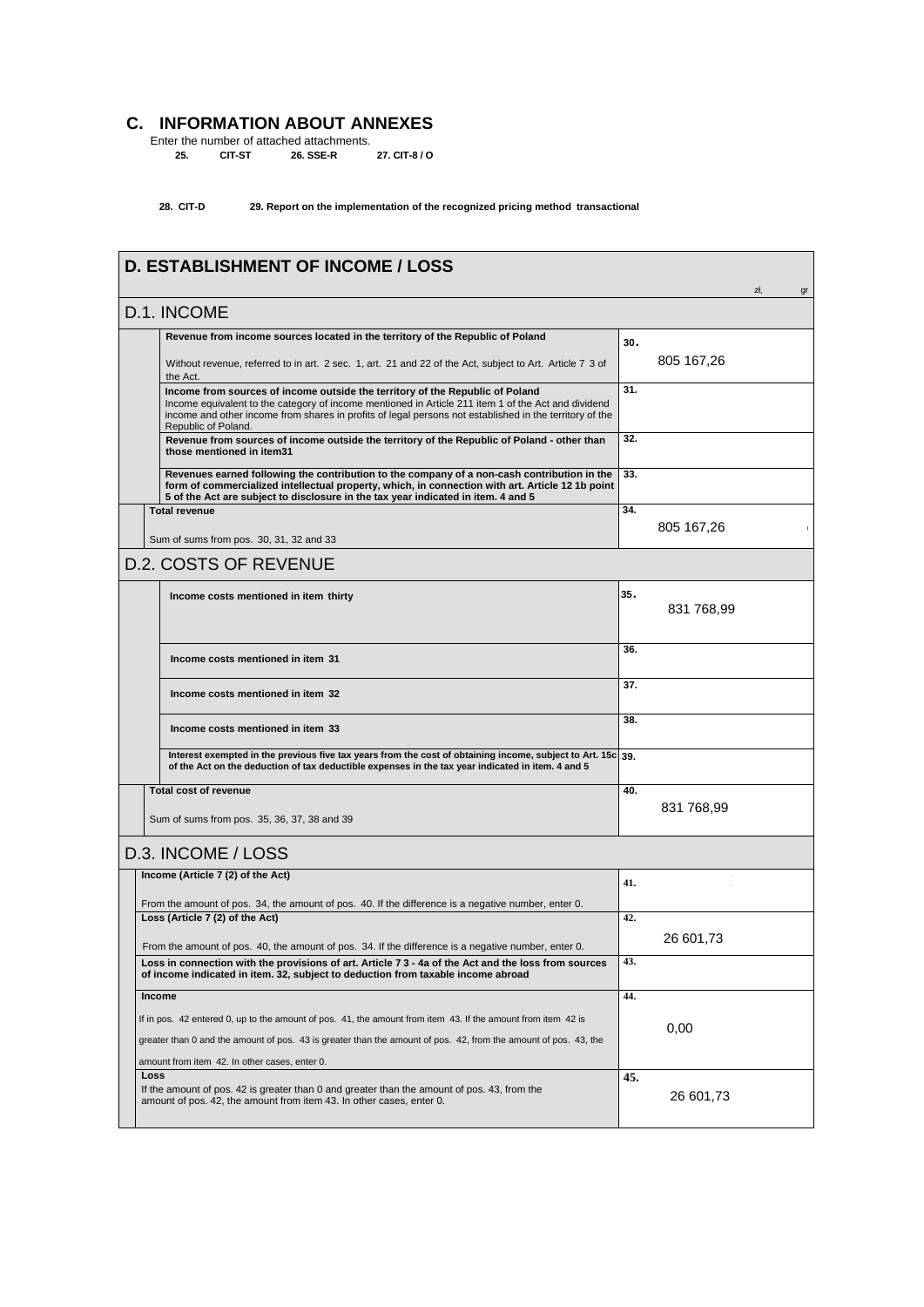| <b>E. SETTING UP TAXES / LOSS</b>                                                                                                                                         |         |           |     |
|---------------------------------------------------------------------------------------------------------------------------------------------------------------------------|---------|-----------|-----|
| E.1. REVENUE (INCOME) FREE                                                                                                                                                |         | zł.       | gr  |
| Total income (income) free                                                                                                                                                | 46.     |           |     |
| Enter the amount from item 399 of the CIT-8 / O Annex.                                                                                                                    |         |           |     |
| <b>Total deductions from income</b>                                                                                                                                       | 47.     |           |     |
| Enter the amount from item. 68 of CIT-8 / O Annex.                                                                                                                        |         |           |     |
| The deducted amount can not exceed the amount of income from the item. 44 less the amount of                                                                              |         |           |     |
| pos. 46.                                                                                                                                                                  |         |           |     |
| Deductions from investment expenditures                                                                                                                                   | 48.     |           |     |
| Enter the amount from item. 71 Annex CIT-8 / O.                                                                                                                           |         |           |     |
| The deducted amount can not exceed the amount of income from the item. 44 less the sums of items 46<br>and 47.                                                            |         |           |     |
| Total income (income) free and deductible                                                                                                                                 | 49.     |           |     |
| Sum of sums from pos. 46, 47 and 48.                                                                                                                                      |         |           |     |
|                                                                                                                                                                           |         |           |     |
| E.2. TAX BASE / LOSS                                                                                                                                                      |         | zł.       | gr  |
| The tax base                                                                                                                                                              | 50.     |           |     |
| If the amount of pos. 44 is greater than 0, enter the amount from item. 44 less the amount of pos. 49. In<br>other cases and if the result is a negative number, enter 0. |         | 0,00      |     |
| Loss                                                                                                                                                                      | 51.     |           |     |
| From the sums of items 45 and 49, the amount of item 44 shall be deducted. If the difference is a negative                                                                |         | 26 601,73 |     |
| number, enter 0.<br><b>E.3. CALCULATIONS FROM THE TAX BASE</b>                                                                                                            |         |           |     |
|                                                                                                                                                                           |         |           |     |
| The amount of deduction can not exceed the amount of the item. 50.                                                                                                        |         |           |     |
| Deductible deductions for expenses related to the acquisition of new technology                                                                                           | 52.     |           |     |
| Enter the amount from item. 72 of the CIT-8 / O                                                                                                                           |         |           |     |
| E.4. AMOUNTS INCREASE THE BASIS OF TAXATION / REDEMPTION OF LOSS                                                                                                          |         |           |     |
|                                                                                                                                                                           |         |           |     |
| Amount of capital expenditure deducted in previous years - due to the loss of the right to deduct                                                                         | 53.     | zł.       | gr  |
|                                                                                                                                                                           |         |           |     |
| Amount of tax exempt income earned from business activities conducted in the special economic<br>zone - due to the loss of the right to release                           | 54.     |           |     |
| Amount of deducted expenses for acquiring new technologies - due to loss of the right to deduct                                                                           | 55.     |           |     |
|                                                                                                                                                                           |         | 0,00      |     |
| Total amount to increase the tax base / reduce the loss                                                                                                                   | 56.     |           |     |
|                                                                                                                                                                           |         | 0,00      |     |
| Sum of sums from pos. 53, 54 and 55                                                                                                                                       |         |           |     |
| E.5. BASIS OF TAXATION / LOSS AFTER PARTICULAR AMOUNT OF PART E.3. E.4.                                                                                                   |         |           |     |
| The tax base (administered rounded to the nearest thousand)                                                                                                               | 57.     |           |     |
| If the amount of pos. 50 is greater than 0, enter the amount from item. 50 less the amount of pos. 52 and<br>enlarged                                                     |         | 0,00      |     |
|                                                                                                                                                                           |         |           |     |
| by the amount of pos. 56. If the amount from item 50 equals 0, and the amount of pos. 51 is less than the                                                                 |         |           |     |
| amount of pos. 56, from the amount of pos. 56. 51. In other cases and if the result is a negative number,<br>enter 0.                                                     |         |           |     |
| Loss                                                                                                                                                                      | 58.     |           |     |
|                                                                                                                                                                           |         | 26 601,73 |     |
| From the sum of the sums of pos. Articles 51 and 52 should be subtracted from the sum. 50 and 56. If the<br>difference is a negative number, enter 0.                     |         |           |     |
|                                                                                                                                                                           |         |           |     |
| <b>F. CALCULATION OF THE DUE TAX</b>                                                                                                                                      |         |           |     |
| If in pos. 23 marked square 1, part F is not filled in. 63 and 64. Pos. 62 and 64 are completed after rounding to full gold.                                              |         |           |     |
| Tax rate - Article 19 of the Act                                                                                                                                          | 59.     |           |     |
|                                                                                                                                                                           |         |           | 19% |
| The tax due at the rate from item 59, calculated from the amount of pos. 57                                                                                               | $60.$ . |           | 0   |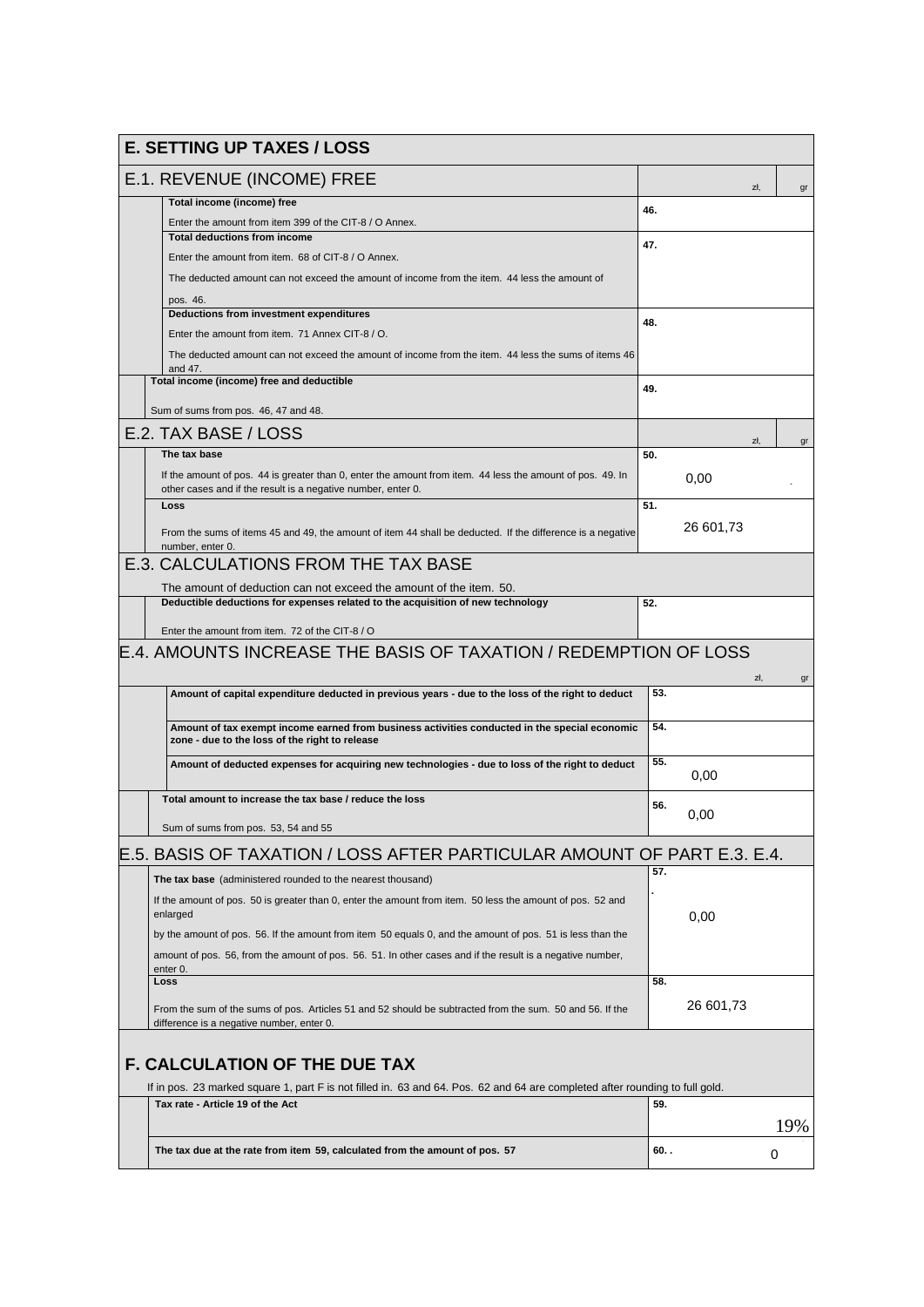| <b>Deductions from tax</b>                                                                                                                                                                                                              |                                                                                                                                                                                                                                        |                |              |     |                                |      |                         |          |      | $61 -$  |                       |                |  |
|-----------------------------------------------------------------------------------------------------------------------------------------------------------------------------------------------------------------------------------------|----------------------------------------------------------------------------------------------------------------------------------------------------------------------------------------------------------------------------------------|----------------|--------------|-----|--------------------------------|------|-------------------------|----------|------|---------|-----------------------|----------------|--|
| Enter the amount from item. 83 of CIT-8 / O Annex. The deductible amount can not exceed the tax on                                                                                                                                      |                                                                                                                                                                                                                                        |                |              |     |                                |      |                         |          |      |         |                       |                |  |
| items. 60.                                                                                                                                                                                                                              |                                                                                                                                                                                                                                        |                |              |     |                                |      |                         |          |      |         |                       |                |  |
| Tax due after deductions for the tax year shown in items 4 and 5                                                                                                                                                                        |                                                                                                                                                                                                                                        |                |              |     |                                |      |                         | 62.<br>0 |      |         |                       |                |  |
| From the amount of pos. 60, the amount from item 61.                                                                                                                                                                                    |                                                                                                                                                                                                                                        |                |              |     |                                |      |                         |          |      |         |                       |                |  |
| 20% of the applicable tax shown in your tax return                                                                                                                                                                                      |                                                                                                                                                                                                                                        |                |              |     |                                |      | 63. Year 4)             |          |      | 64.     |                       |                |  |
| exemption referred to in art. Article 25 11 - 16 of the Act                                                                                                                                                                             |                                                                                                                                                                                                                                        |                |              |     |                                |      |                         |          |      |         |                       | zł             |  |
| AMOUNTS OF MONTHLY DEPOSITS (ARTICLES 25 (1), 1 (A) AND 6) OR<br><b>QUALIFICATIONS (ARTICLE 25 (1b AND 1c OF THE ACT)</b>                                                                                                               |                                                                                                                                                                                                                                        |                |              |     |                                |      |                         |          |      |         |                       |                |  |
| If square number 1 is marked in item 23, part G is not filled.                                                                                                                                                                          |                                                                                                                                                                                                                                        |                |              |     |                                |      |                         |          |      |         |                       |                |  |
| Months /<br>Quarters <sup>5)</sup>                                                                                                                                                                                                      | $\mathbf 1$                                                                                                                                                                                                                            |                | $\mathbf{2}$ |     | 3/1 Quarter                    |      | $\overline{\mathbf{4}}$ |          |      | 5       | 6/2 Quarter           |                |  |
|                                                                                                                                                                                                                                         | 65.<br>0                                                                                                                                                                                                                               |                | 66.<br>0     | 67. | 0                              | 68.  | 0                       |          | 69.  | 0       | 70.<br>0              |                |  |
| <b>Advance payment</b><br>required                                                                                                                                                                                                      |                                                                                                                                                                                                                                        | zł             | zł           |     | zł                             |      |                         | zł       |      | zł      |                       | zł             |  |
| Months /<br>Quarters <sup>5)</sup>                                                                                                                                                                                                      | $\overline{7}$                                                                                                                                                                                                                         |                | 8            |     | 9/3 Quarter                    |      | 10                      |          |      | 11      | 12/4 Quarter          |                |  |
|                                                                                                                                                                                                                                         | 71.                                                                                                                                                                                                                                    |                | 72.          | 73. |                                | 74.  |                         |          | 75.  |         | 76.                   |                |  |
| <b>Advance payment</b><br>required                                                                                                                                                                                                      | 0                                                                                                                                                                                                                                      | zł             | 0<br>zł      |     | 0<br>zł                        |      | 0                       | zł       |      | 0<br>zł | 0                     | zł             |  |
| Months /                                                                                                                                                                                                                                | 13                                                                                                                                                                                                                                     |                | 14           |     | 15/5 Quarter                   |      | 16                      |          |      | 17      | 18/6 Quarter          |                |  |
| Quarters <sup>5</sup> )                                                                                                                                                                                                                 | 77.                                                                                                                                                                                                                                    |                | 78.          | 79. |                                | 80.  |                         |          | 81.  |         | 82.                   |                |  |
| <b>Advance payment</b>                                                                                                                                                                                                                  |                                                                                                                                                                                                                                        | zł             | zł           |     | zł                             |      |                         | zł       |      | zł      |                       | zł             |  |
| required<br>Months /                                                                                                                                                                                                                    | 19                                                                                                                                                                                                                                     |                | 20           |     | 21/7 Quarter                   |      | 22                      |          |      | 23      | Together              |                |  |
| Quarters <sup>5)</sup>                                                                                                                                                                                                                  | 83.                                                                                                                                                                                                                                    |                | 84.          | 85. |                                | 86.  |                         |          | 87.  |         | 88.                   |                |  |
| <b>Advance payment</b>                                                                                                                                                                                                                  |                                                                                                                                                                                                                                        | zł             | zł           |     | zł                             |      |                         | zł       |      | zł      |                       | zł             |  |
|                                                                                                                                                                                                                                         | From the sum of the sums of pos. Articles 62 and 64 should be deducted from item 88. If the difference is a<br>negative number, enter 0.<br>The difference between the sum of the due advances for the tax year and the tax due<br>90. |                |              |     |                                |      |                         |          |      | 0       |                       |                |  |
| From the amount of pos. 88, the sum of the amounts from item 62 and 64. If the difference is a negative<br>number, enter 0.                                                                                                             |                                                                                                                                                                                                                                        |                |              |     |                                |      |                         |          | zł   |         |                       |                |  |
| <b>I. AMOUNT FOR PAYMENT / PAYMENT</b><br>If in pos. 23 marked square 1, part I does not fill himself.                                                                                                                                  |                                                                                                                                                                                                                                        |                |              |     |                                |      |                         |          |      |         |                       |                |  |
|                                                                                                                                                                                                                                         |                                                                                                                                                                                                                                        |                |              |     | zł                             |      |                         |          |      | 91.     |                       |                |  |
| The sum of the advances paid by the taxpayer $6$ )                                                                                                                                                                                      |                                                                                                                                                                                                                                        |                |              |     |                                |      |                         |          |      |         |                       |                |  |
| Amount to pay                                                                                                                                                                                                                           |                                                                                                                                                                                                                                        |                |              |     |                                |      |                         |          |      | 92. .   |                       |                |  |
| From the sum of the sums of pos. Articles 62 and 64 deduct the 91. If the difference is a negative number,                                                                                                                              |                                                                                                                                                                                                                                        |                |              |     |                                |      |                         |          |      |         |                       | $\overline{0}$ |  |
| enter <sub>0</sub> .<br><b>Excess payment</b>                                                                                                                                                                                           |                                                                                                                                                                                                                                        |                |              |     |                                |      |                         |          |      | 93.     |                       |                |  |
| From the amount of pos. 91 subtract the sum of the amounts from item. 62 and 64. If the difference is a<br>negative number, enter 0.                                                                                                    |                                                                                                                                                                                                                                        |                |              |     |                                |      |                         |          |      |         |                       |                |  |
|                                                                                                                                                                                                                                         |                                                                                                                                                                                                                                        |                |              |     |                                |      |                         |          |      |         |                       |                |  |
| $J.$ dissenting OBLIGATION TAX - income spent by the taxpayers referred to in Article. Article 17 1 of the<br>Act, for purposes other than those specified in these regulations, or for the purposes specified in these provisions, but |                                                                                                                                                                                                                                        |                |              |     |                                |      |                         |          |      |         |                       |                |  |
| after the dates resulting therefrom - Art. Article 25 4 of the Act                                                                                                                                                                      |                                                                                                                                                                                                                                        |                |              |     |                                |      |                         |          |      |         |                       |                |  |
| <b>Months</b>                                                                                                                                                                                                                           | 94.                                                                                                                                                                                                                                    | $\mathbf{1}$   | 2<br>95.     |     | $\overline{\mathbf{3}}$<br>96. | 97.  | 4                       |          | 98.  | 5       | $6\phantom{a}$<br>99. |                |  |
| <b>Expenditure on income</b>                                                                                                                                                                                                            |                                                                                                                                                                                                                                        | zł             |              | zł  | zł                             |      |                         | zł       |      | zł      |                       | zł             |  |
|                                                                                                                                                                                                                                         | 100.                                                                                                                                                                                                                                   |                | 101.         |     | 102.                           | 103. |                         |          | 104. |         | 105.                  |                |  |
| Tax payable 7)                                                                                                                                                                                                                          |                                                                                                                                                                                                                                        | zł             |              | zł  | zł                             |      |                         | zł       |      | zł      |                       | zł             |  |
| <b>Months</b>                                                                                                                                                                                                                           | 106.                                                                                                                                                                                                                                   | $\overline{7}$ | 8<br>107     |     | $\overline{9}$<br>108.         | 109. | 10                      |          | 110. | 11      | 12<br>111.            |                |  |
| <b>Expenditure on income</b>                                                                                                                                                                                                            |                                                                                                                                                                                                                                        | zł             |              | zł  | zł                             |      |                         | zł       |      | zł      |                       | zł             |  |
|                                                                                                                                                                                                                                         | 112.                                                                                                                                                                                                                                   |                | 113          |     | 114.                           | 115. |                         |          | 116. |         | 117.                  |                |  |
| Tax payable 7)                                                                                                                                                                                                                          |                                                                                                                                                                                                                                        | zł             |              | zł  | zł                             |      |                         | zł       |      | zł      |                       | zł             |  |
| <b>Months</b>                                                                                                                                                                                                                           |                                                                                                                                                                                                                                        | 13             | 14           |     | 15                             |      | 16                      |          |      | 17      | 18                    |                |  |